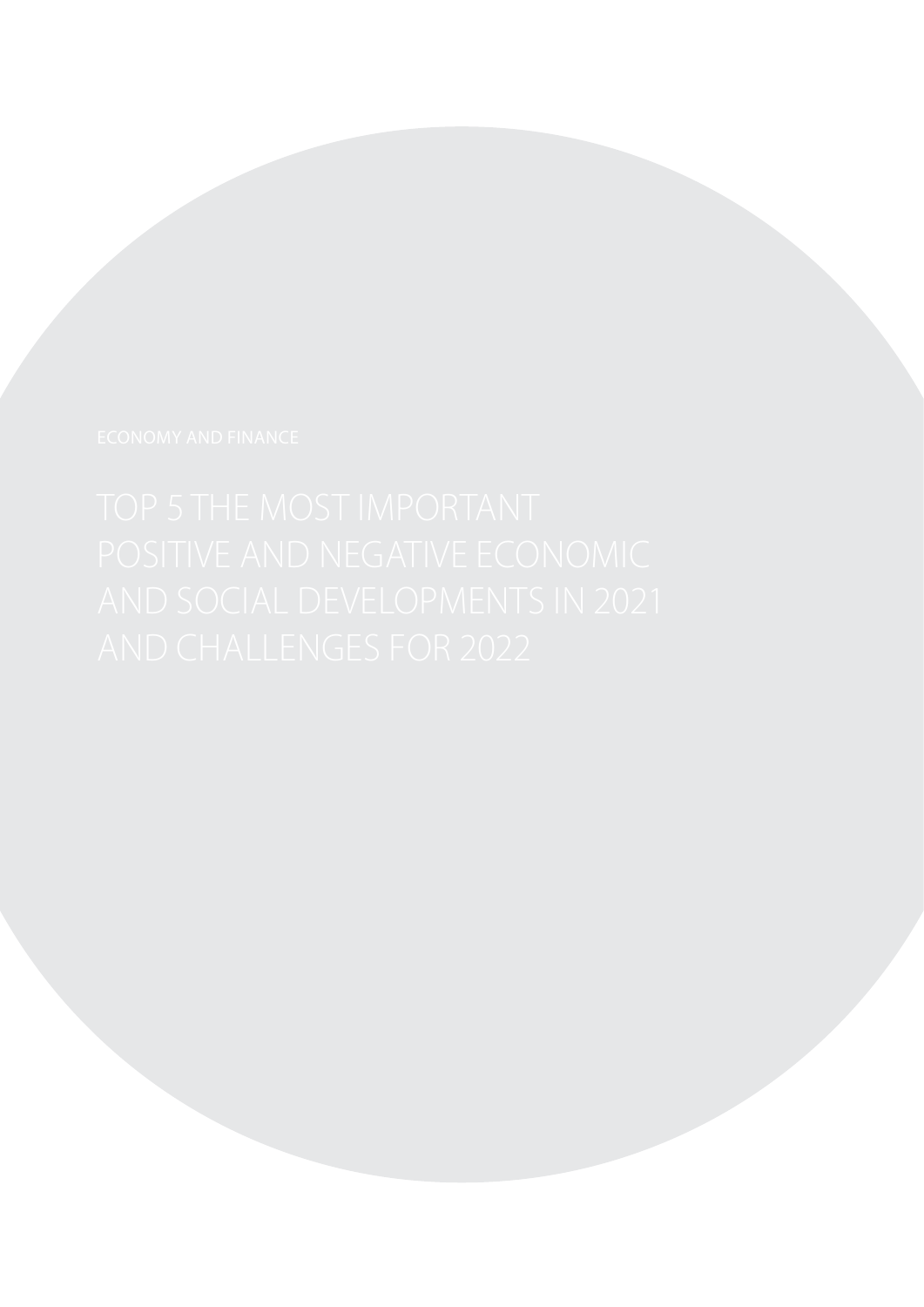## Table of contents

#### **1. TOP 5 POSITIVE ECONOMIC AND SOCIAL DEVELOPMENTS/ EVENTS IN 2021**[.........](#page-3-0) **2**

| 3. "Gas crisis" management and establishing a more predictable framework in the  |
|----------------------------------------------------------------------------------|
|                                                                                  |
| 5. Stability of the national currency and strengthening of the country's foreign |

**currency reserves** [.............................................................................................................................................................](#page-4-0) **3**

#### **2. TOP 5 NEGATIVE ECONOMIC AND SOCIAL DEVELOPMENTS/ EVENTS IN 2021**[.......](#page-5-0) **4**

|    | 1. Increasing inflationary pressure <b>Election 2018</b> 4 |  |
|----|------------------------------------------------------------|--|
|    |                                                            |  |
|    |                                                            |  |
|    |                                                            |  |
|    |                                                            |  |
| 3. |                                                            |  |

| 1. Promoting systemic reforms given the limited financial, human and time |  |
|---------------------------------------------------------------------------|--|
|                                                                           |  |
|                                                                           |  |
|                                                                           |  |
|                                                                           |  |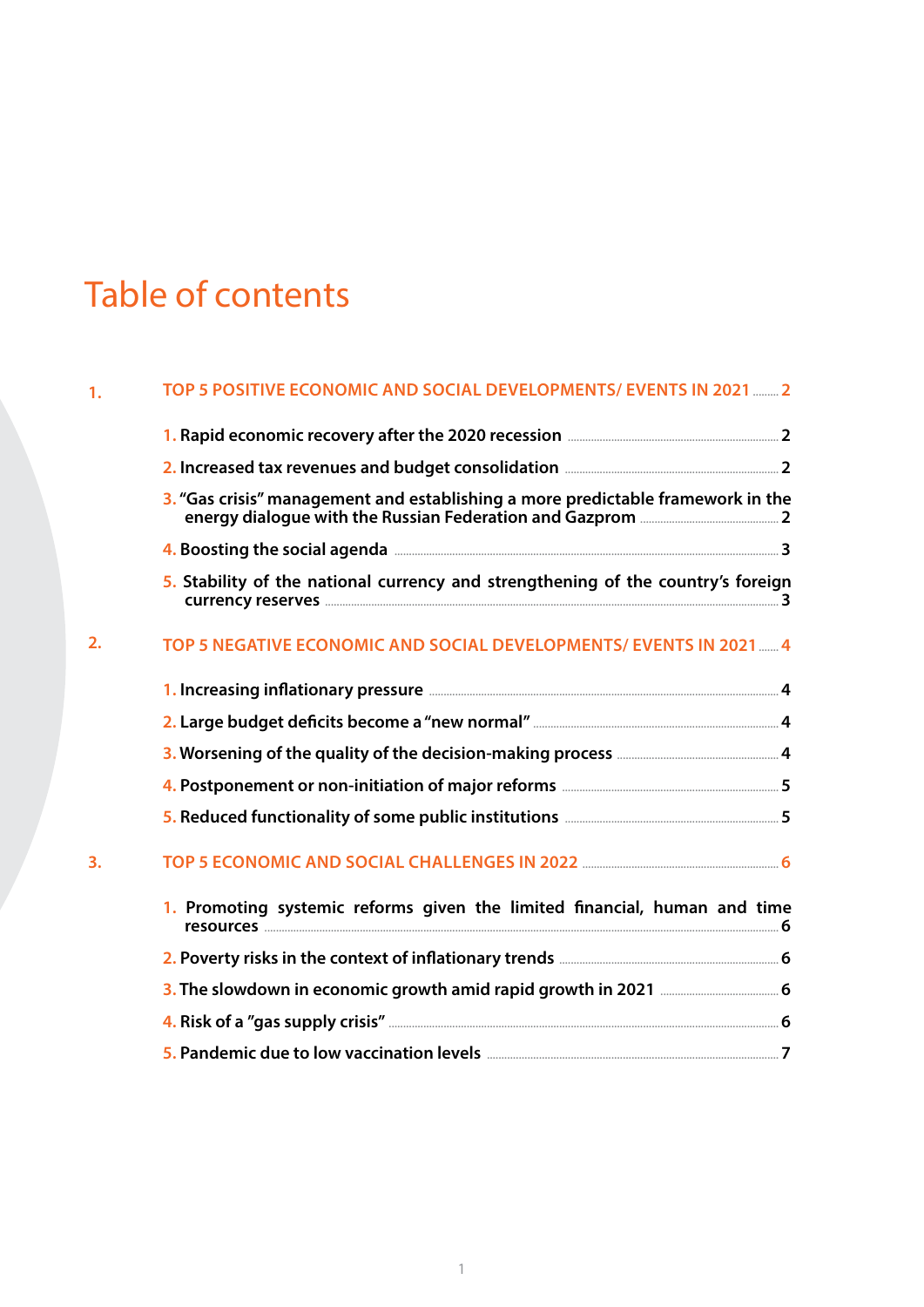## <span id="page-3-0"></span>**1**

### **TOP 5 POSITIVE ECONOMIC AND SOCIAL DEVELOPMENTS/ EVENTS IN 2021**

#### **1. Rapid economic recovery after the 2020 recession**

After the most severe recession in 2020 (-7 percent), we expect an economic growth of about 8-9 percent in 2021, which will compensate for the losses in 2021. The main factors were: favourable agricultural year, improved economic conditions in the region, stimulative budgetary policy, as well as the stabilization of political situation. As a result, in addition to the 'traditional' factors fuelling the economic growth in Moldova such as the final consumption of households, the fairly rapid increase in asset investment (mainly in machinery and equipment) made by economic agents from their own sources or loans has also prefigured. However, this trend still does not reveal a qualitative change in the economic growth paradigm, being rather determined by the resumption of investment processes postponed in 2020 due to the pandemic restrictions, worsening of economic situation in the region, increased uncertainty on the background of political developments and, last but not least, the drought that has had a dramatic effect on the agricultural sector. Moreover, the data suggest that the economic recovery is taking place against the background of the growing trade and current account deficits, with imports growing faster than exports. In these circumstances, the rapid economic growth of 2021, which is compensatory, temporary and associated with the growth of macroeconomic imbalances, may turn from an opportunity in 2021 into a challenge for 2022-2023, anticipating a slowdown in the economic growth, which could also create certain challenges for the budget execution. In this regard, the economy needs tangible progress in attracting investment in infrastructure and high value-added economic activities with export potential.

#### **2. Increased tax revenues and budget consolidation**

The rapid economic growth of 2021 has reflected into an even faster increase in tax revenues. As of the end of October, the tax and fee revenues have increased by 25 percent compared to the corresponding period of the previous year. Given the

specificity of the economic model, which is mainly based on consumption covered by imports, the largest contribution to this increase was made by the VAT revenues on imported goods (+ 31 percent), the excise duties on imported goods (+ 16 percent), and the customs duties and other import duties (+ 29 percent). At the same time, the spendings have increased much more slowly than the revenues (+10 percent), which has created conditions for the public finance stabilization process. Thus, the budget deficit established at the end of October amounted to MDL 2 billion, being much lower than the level of MDL 12 billion planned for the end of 2021. Obviously, the implementation of the compensation mechanism for the gas tariff, the increase of the minimum pension and other infrastructure projects will increase the spendings and the budget deficit by the end of the year. However, we can see the creation of favourable conditions for a lower budget deficit by the end of the year than planned. The EU financial assistance in the form of grants, aimed in particular at mitigating the effects of the rising energy prices (related to natural gas), is an important helping factor in ensuring the stability of public finances. In addition, an unfavourable side of this phenomenon is the under-execution of many economically and socially important expenditures/ commitments (eg grants, infrastructure projects), due to failures in the budget management and public procurement - a challenge that will remain valid in the future.

#### **3. 'Gas crisis' management and establishing a more predictable framework in the energy dialogue with the Russian Federation and Gazprom**

It is already a tradition for political changes in Chisinau to be followed by risks of disruption of natural gas supply (a similar situation of uncertainty took place in the autumn of 2019). This time, the challenges of negotiating a new contract with Gazprom have been complicated by the unprecedented rise in the price of natural gas on the international stock exchanges, which has strengthened Gazprom's trading position. Certain mistakes were also made by the government, in particular by trying to minimize the political factor in an issue that is political by definition (if Moldova wants a preferential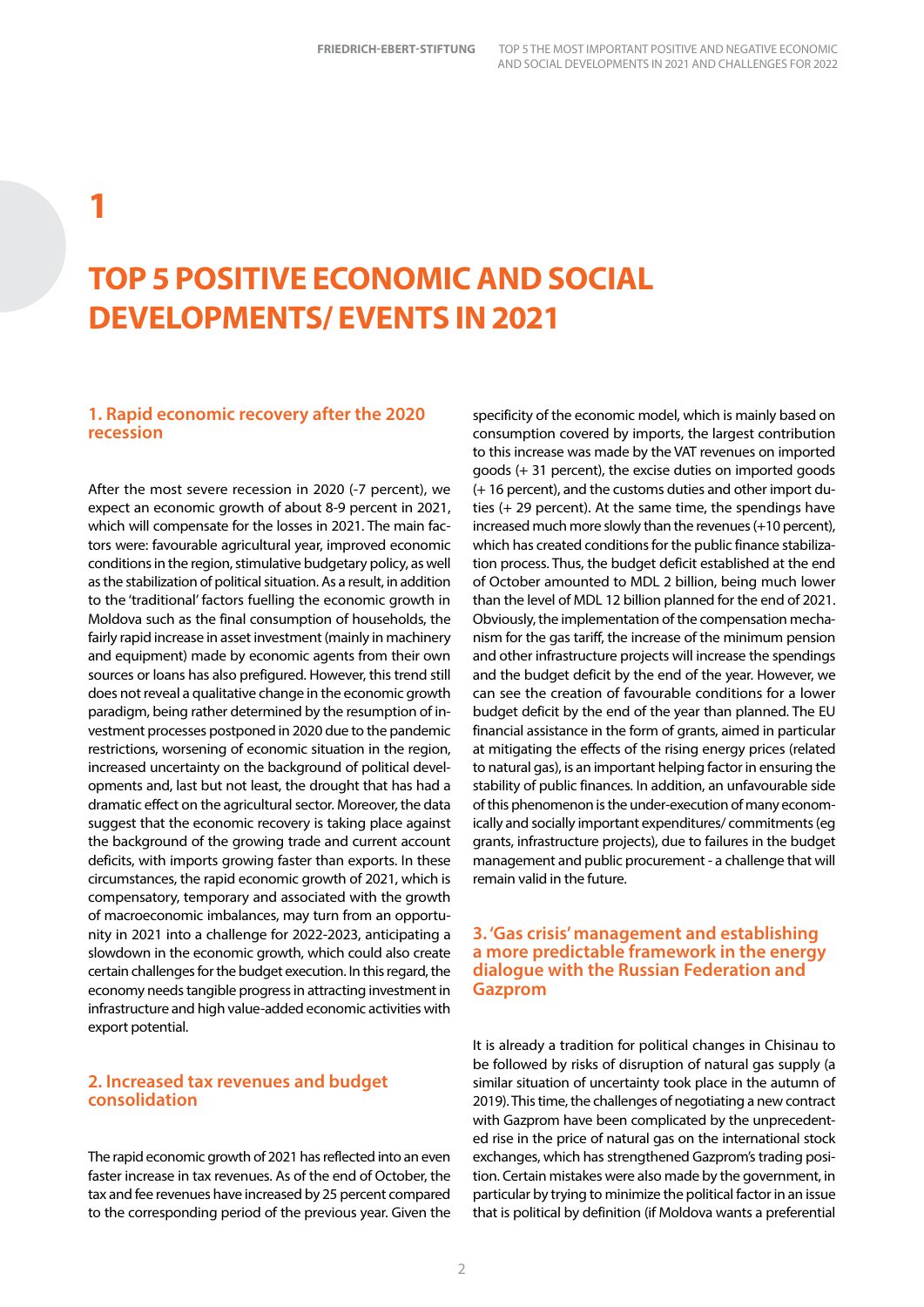<span id="page-4-0"></span>price over the market), as well as by the delayed negotiations on the new contract (in October), both mistakes being interconnected.

Despite the challenges, an agreement was reached with Gazprom on relatively favourable terms, which provides for a formula that allows the price to be set according to the overall price for oil and gas on the stock exchange, calculated at the 70/ 30 percent rate (the global price for oil and gas respectively) in the cold season and vice versa in the warm period of the year. Such a mixed formula makes it possible to reduce the price of natural gas compared to using only the stock market price as a reference. The agreed conditions are reasonable, favouring also the energy sector reform. The main elements are the clarification of the historical debt of the 'right bank' based on an international audit, as well as the implementation of the 3<sup>rd</sup> Energy Package (with reference to the separation of the energy supplier and carrier).

Another important element is that the government, with the support of development partners, has succeeded, for the first time in history, in importing gas from new sources and routes, which has set a positive precedent for diversifying the gas supplies and strengthening the energy security.

At the same time, a number of fundamental challenges remain for 2022 (and not only): the historical debt (especially the debt generated by the Transnistrian region), the implementation of the 3<sup>rd</sup> Energy Package (18 November 2021, the Energy Community found that Moldova violated the provisions of the Energy Community Treaty by not implementing the clause of separation of the supplier and carrier, and the certification of the MoldovaTransgaz company), the interconnection of the electricity networks with Ukraine and Romania, and the increase of energy efficiency. In this regard, the Government intentions to strengthen the energy security are welcome, in particular by introducing in the Gas Law the obligation to have gas reserves. However, the authorities must launch public consultations as soon as possible on the development of a concrete action plan in the field of strengthening the energy security, which was promised in October.

#### **4. Boosting the social agenda**

There has been a qualitative boost in social policies in response to the gas crisis, the pandemic crisis, and the expectations of population in the context of the rising poverty rates after the 2020 crisis. In particular, the minimum pension was increased to MDL 2000, the compensation mechanism for the natural gas tariff increases was developed in record time, and a package of support measures was developed in the context of the pandemic: technical unemployment mechanism, granting of days off for parents/ guardians taking care of children under pandemic restrictions, as well as two days off after vaccination, compensated from the state budget.

Likewise, it is appreciable the return to the calendar of increasing the retirement age, cancelled for electoral and populist reasons in 2020, when the then government abrogated the calendar of increasing the retirement age without providing funding sources for the measure. The return to the old calendar will strengthen the pension system, and together with the increase in the minimum pension and the early retirement mechanism, will also strengthen the confidence of the population in the system, which will create over time a fundamental precondition for reducing informal employment. This revision also removed the concerns about budgetary constraints of the international financial institutions, which, in turn, allows for the allocation of new financial assistance programmes.

The remaining immediate challenges include the high level of informal employment, increasing pressure on the pension system due to an aging population, and the social risks caused by rising prices.

#### **5. National currency stability and strengthening of the country's foreign currency reserves**

With both import prices and import volumes rising, the trade and the current account deficits increasing, as well as the double-digit inflation, the Moldovan leu remains relatively stable. It has depreciated by only 2 percent against the US dollar compared to last year and shows no signs of a faster depreciation. At the same time, the level of official reserve assets amounted to about USD 3.8 billion at the end of November (although in October it exceeded USD 4 billion, but decreased due to the interventions of the National Bank of Moldova (NBM) on the foreign exchange market, being over USD 100 million higher than in the same period of the previous year. The rise was due to increased exports, remittances and external assistance, and allowed the NBM to maintain a stable exchange rate following the interventions on the foreign exchange market to prevent excessive fluctuations. Thus, during the year 2021, until the end of October, the NBM bought about USD 55 million and sold about 88 million, to cover the demand for foreign currency, mainly from importers. However, the biggest intervention, which also allowed a more pronounced depreciation of the national currency, was in November, when the NBM withdrew about USD 237 million from reserves to cover the demand for foreign currency, mainly caused by the gas crisis. This episode once again confirms the need to maintain an adequate level of foreign exchange reserves, which allows the monetary authority to maintain the stability of the national currency despite the shocks of the foreign currency demand or supply.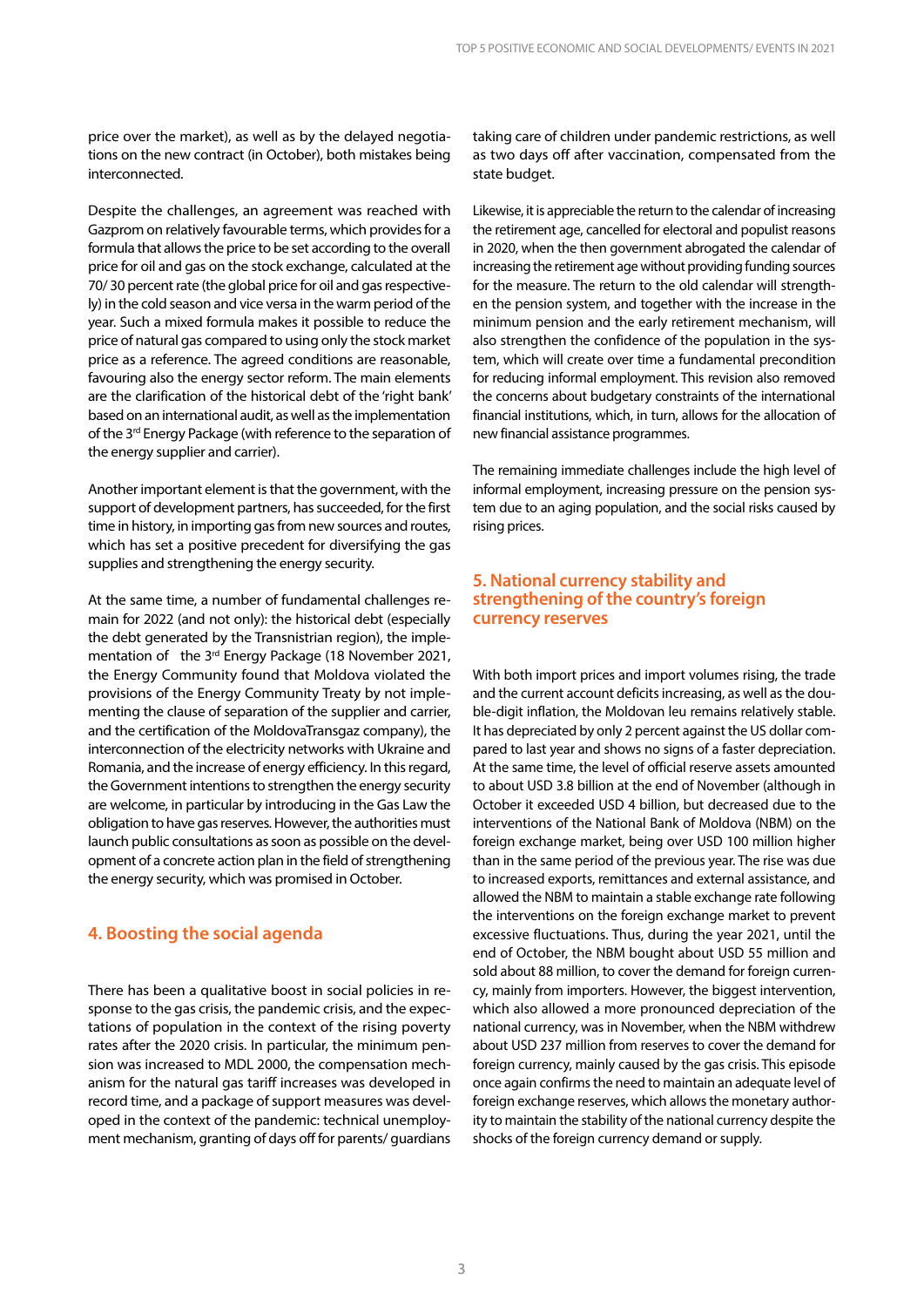### <span id="page-5-0"></span>**2**

### **TOP 5 NEGATIVE ECONOMIC AND SOCIAL DEVELOPMENTS/ EVENTS IN 2021**

#### **1. Increasing inflationary pressure**

In November, the annual inflation officially became double-digit (12.4 percent), driven by three major factors. First of all, it is about the phenomenon of imported inflation, in the context of rising global prices (for example, in November, inflation in the euro area reached an all-time high of 4.9 percent, significantly exceeding the target set by the Central Bank of 2 percent). This was especially the case of construction materials (+ 22 percent), fuel (+ 33 percent), but also of the vegetables (+ 46 percent) that are largely imported. The second factor, which derives from the first one, is the adjustment of natural gas tariffs (+ 77 percent) and thermal heating (19 percent) as a result of signing a new contract with Gazprom, which provides for the adjustment of the price of imported gas according to the international stock market trends. The third factor is the increase in aggregate demand in the economy, against the background of economic recovery and expansionary fiscal policy. Price growth will continue in the coming months, and according to the NBM forecasts, the annual inflation will exceed 15 percent in 2022. This dynamic affects particularly the low-income households (quintiles I and II), which allocate about ¾ of their total spendings for the goods and services whose prise increased the most: food, utilities, and transportation.

#### **2. Large budget deficits become a 'new normal'**

Although a positive economic growth is planned for the next year (about 4 percent), the authorities have set a fairly large planned budget deficit (about MDL 15 billion or 6 percent of GDP), which is higher than the originally planned budget deficit for 2021, exceeding the maximum prudential ceiling set by the Public Finance Law and the budgetary-fiscal responsibility. It is true that this deficit is to be covered mainly through the development partners' support. However, in the context of the economic uncertainty associated with the Covid-19 pandemic, as well as the

growing climate shocks, the Government should promote a more cautious fiscal policy, keeping the budget deficit at around 2 percent of GDP. All the more so as this increase in the budget deficit is not accompanied by an equally large increase in capital investment, which is usually the only good reason to increase the budget deficit in conditions of economic growth: the capital investment planned for 2022 is 10 percent higher than that planned for 2021, while the planned budget deficit increased by about 25 percent. In addition, financing the deficit from domestic sources (state securities will cover about a third of the deficit) will be quite problematic and expensive in the context of tightening the monetary policy amid rising inflationary pressures. And the risk in the medium and long term is that the budget deficits, instead of being brought within prudential limits, are increased even in years of positive economic growth, which deprives the country of a significant shock absorber (eg in case of a shock/ crisis, there is no fiscal space for intervention) and, respectively, fuels macro-financial risks.

#### **3. Worsening of the decision-making process quality**

The legislative initiatives are often promoted without the positive opinion of the government, without sufficient consultations with civil society, and without impact assessments. In order to speed up some processes, they are deliberately promoted by parliament, to the detriment of such principles as decision-making transparency and evidence-based public policies (most recently highlighted by the Venice Commission in connection with the Law on the Prosecution). Relevant examples include the appointment of politically exposed persons as members of the councils of state enterprises, salary rise of the Constitutional Court judges, the hasty promotion of the draft State Budget Law for 2022, the Law on Prosecution, the legislation on media services (Audiovisual Code), and the energy legislation. We hope that these will be isolated cases and will be prevented in the future so as not to worsen the decision-making process.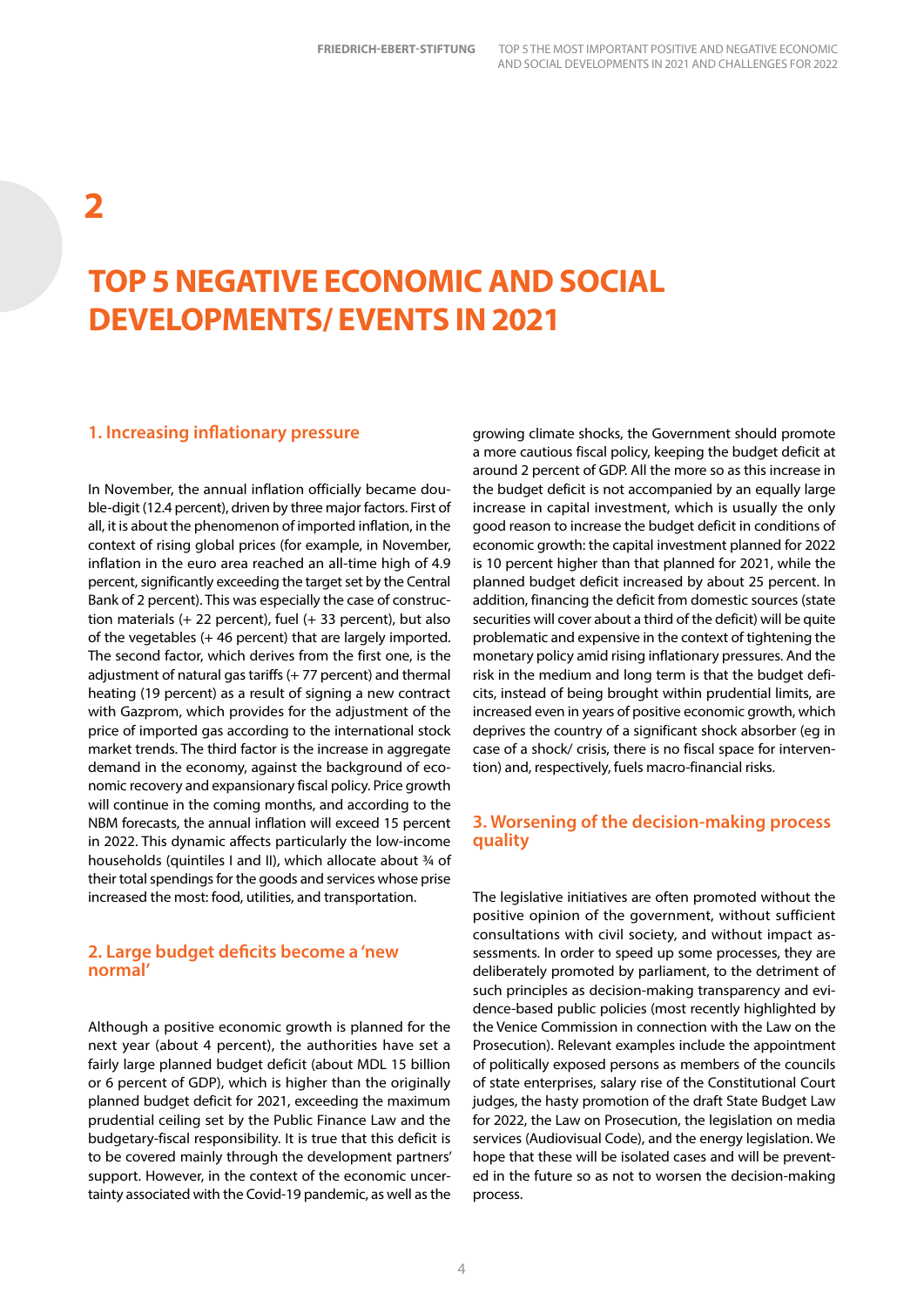#### <span id="page-6-0"></span>**4. Postponement or non-initiation of major reforms**

It is worth mentioning the problem of postponing several systemic reforms, such as the territorial-administrative reform, the local financial decentralization or the central public administration reforms. In addition, there have not been any firm commitments in 2021 from the government to actively promote the reforms in question. We assume that, as in the case of the deteriorating quality of the decision-making process, the new government has been constrained by old and new crises (worsening of the pandemic situation and the gas crisis, respectively). The latter have overlapped with the administrative deficiencies related to the reorganization of state institutions and the filling of vacancies (a process that has not yet been completed). The authorities need to prioritize the reform agenda in order to balance the solution of the old problems with the reforms related to the empowerment of the local public administration, which will help the government to manage multiple local problems (socio-economic, environmental, etc.).

#### **5. Reduced functionality of some public institutions**

The dismissals and personnel outflow following this year's political changes have left the vast majority of ministries and

other public institutions with multiple vacancies, including for leadership positions. For example, the Ministry of Finance has only one secretary general and no secretary of state (four vacancies of secretary of state), the Ministry of Economy has only one secretary of state and three vacancies of secretary of state), the Ministry of Labour and Social Protection has only two secretaries of state and two vacancies, the National Financial Market Commission has only one deputy director, while the position of director and other positions of deputy directors remain vacant, the status of such institutions as the National Agency for Energy Regulation (ANRE) or the Competition Council remains uncertain from the perspective of their possible reorganization and the appointment of new members to the governing bodies. This problem reveals a serious crisis in the public service personnel due to unattractive pay and working conditions, as well as the constant undermining of the prestige of the public service in recent years. This is a key constraint in promoting quality public policies and reforms and removing it should be a top priority for the next year, by promoting a comprehensive public service wage reform (the public sector wages should be harmonized with those in the private sector) and reorganizing the public administration to increase efficiency and mobilize the necessary resources in order to substantially improve the working conditions of civil servants. At the same time, in the recruitment process, emphasis should be placed on the professionalism and integrity criteria, while the political criterion should be definitively excluded in order to ensure the proper functioning of the institutions and prevent 'political corporatism'.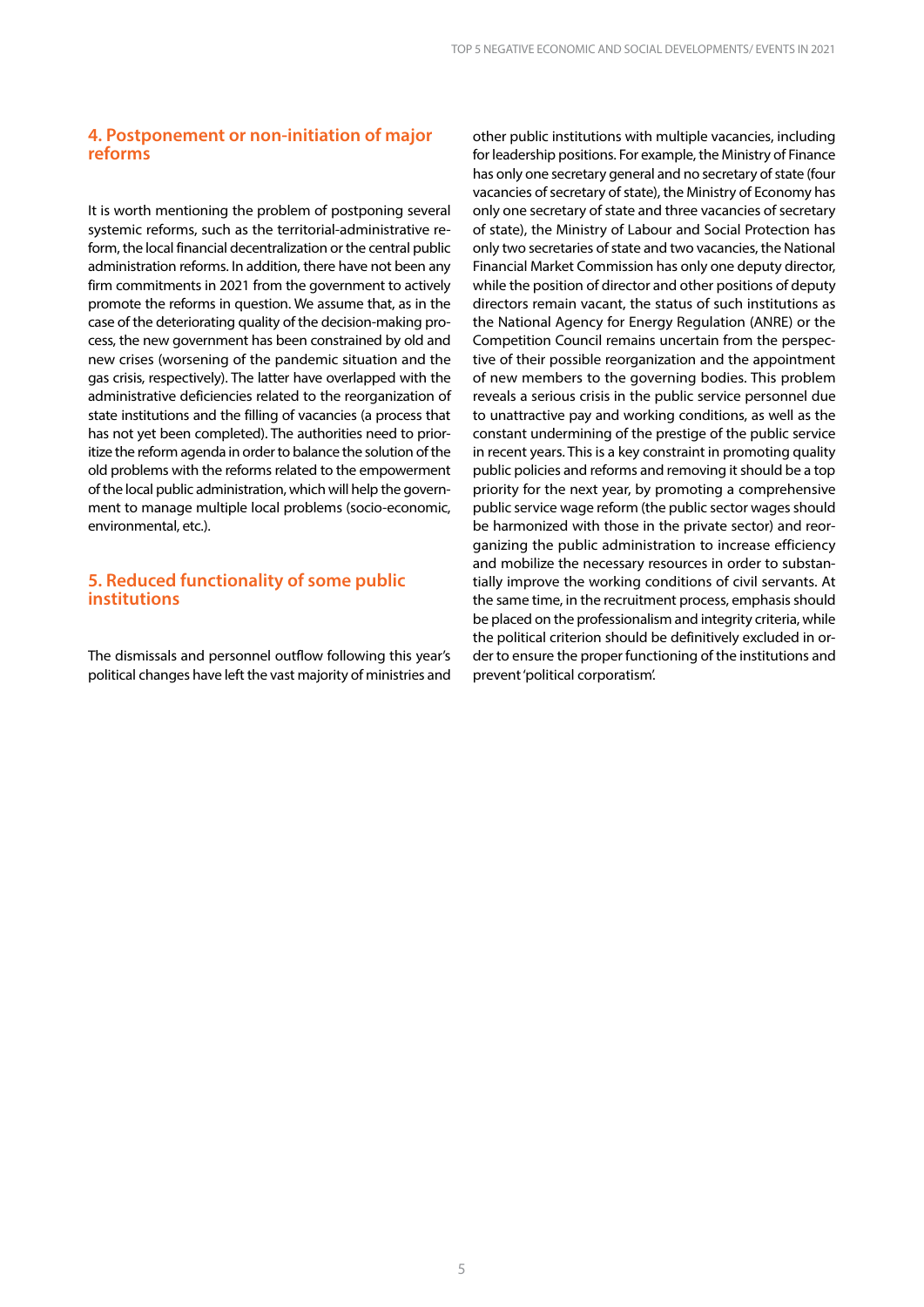### <span id="page-7-0"></span>**3**

### **TOP 5 ECONOMIC AND SOCIAL CHALLENGES IN 2022**

#### **1. Promoting systemic reforms under the conditions of limited financial, human and time resources**

While the year 2021 was one of adaptation and reorganization, the year 2022 should become the year of systemic reforms. However, the challenges lie in budgetary, human, time and political constraints. The government will need to mobilize the necessary resources to demonstrate that it is capable of promoting impactful reforms, especially since 2023 is an election year, which will complicate the promotion of necessary but unpopular reforms. This confirms that the year 2022 offers practically the only window of opportunity for initiating the respective reforms: here we refer to the social agenda reforms (day laborers, informal employment, pensions, minimum wage), as well as the territorial-administrative reform, the public administration reform and remuneration of civil servants, and the reform of state-owned enterprises.

#### **2. Poverty risks in the context of inflationary trends**

Inflation in 2022 is expected to exceed 15 percent, affecting mainly the low-income households. This will put pressure on the social protection system and stimulate economic and social inequalities. The government will need to increase the efficiency of social protection mechanisms so that they better target those most in need. At the same time, measures are needed to maximize the revenues in the State Social Insurance Budget (without increasing fiscal pressure), by combating informal employment and economy, raising the minimum wage and increasing the efficiency of the National Social Insurance Fund. In the context of the gas crisis, the problem of energy poverty is also emerging, which affects directly (increasing prices for energy sources) or indirectly (discouraging access to energy sources) the vulnerable sections of the population.

#### **3. The slowdown of economic growth amid rapid growth in 2021**

The rapid economic recovery in 2021 is not based on a new development paradigm, being accompanied by the growth of the triangle of macroeconomic deficits: the trade deficit, the current account deficit, and the budget deficit. The high baseline of comparison will automatically slow down the economic growth in 2022, and the uncertainty of the pandemic developments, the global inflationary trends or the risk of the gas crisis reappearance described below, will continue to influence the private investment appetite; public investment will also remain uncertain due to the risks of under-execution of income against the background of the economic slowdown, but also the increase of pressure on the social protection system in the context of the poverty risks mentioned above.

#### **4. Risk of a "gas supply crisis"**

Even though there is a new agreement with Gazprom, there are still many unresolved issues: the historical debt or the implementation of the 3<sup>rd</sup> Energy Package. Failure to resolve them will always be a source of risk regarding the gas supplies from Gazprom. The government needs to speed up the debt audit process and clarify the timing of the payment of the real debt to Gazprom (found and agreed after the audit), return to the implementation of the 3rd Energy Package, strengthen the independence of the National Agency for Energy Regulation (ANRE) (refraining from any initiatives that may politicize the institution), and at the same time, enable Energocom to compete on the internal gas market, to build up natural gas stocks (in Romania or Ukraine) and to strengthen the electricity interconnection with Ukraine and Romania (including accelerating the start of electricity interconnection construction with Romania).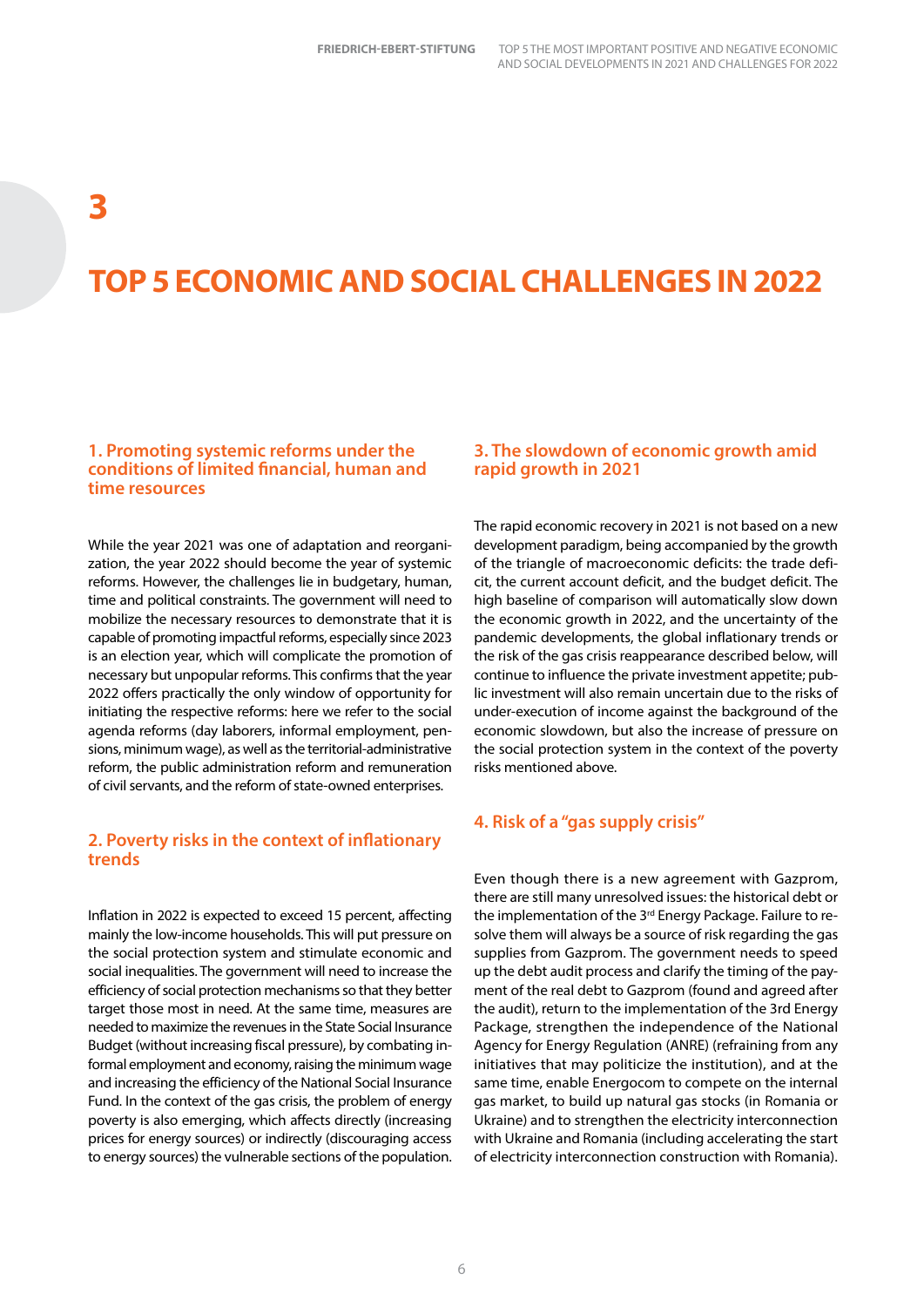#### <span id="page-8-0"></span>**5. Pandemic due to low vaccination levels**

The new wave of the Covid-19 pandemic associated with the Omicron version risks endangering the health situation, especially after the winter holidays. This could significantly affect the economic activity and the social situation, in the context of a low vaccination rate, but also the lack of comprehensive support measures for the population and firms in the event of a worsening pandemic. The government needs to get ready tools to support the economy and the low-income households in the event of a worsening pandemic through al-

ready well-known mechanisms: wage subsidies, the *kurzarbeit* system (state subsidies for reduced working hours), state guarantees for urgent loans and increasing support for the unemployed for retraining. In general, early-warning signals need to be strengthened on the basis of a country-wide risk assessment and management system, especially in the area of critical infrastructure. In the vaccination promotion process the authorities should improve the communication strategy and public consultation with all stakeholders (including trade unions), but also to combine coercive measures with measures to encourage vaccination (by creating opportunities for those vaccinated).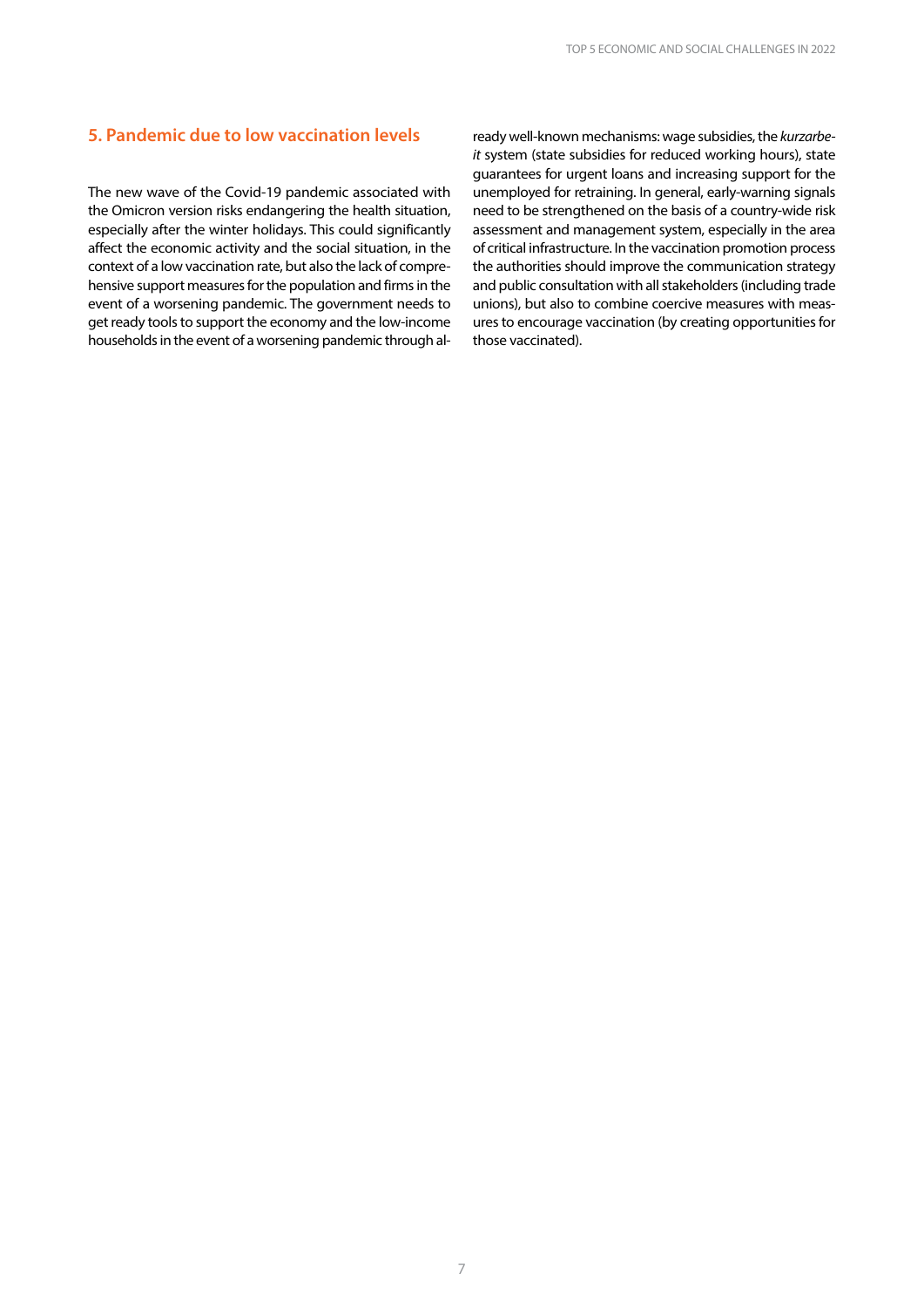#### ABOUT THE AUTHOR

**Adrian Lupusor,** executive director, Expert-Grup Independent Analytical Center **adrian[@expert-grup.org](expert-grup.org)**

#### IMPRESSUM

Friedrich-Ebert-Stiftung Moldova | 111 Bucuresti st | Chisinau | Republic of Moldova

Responsible:

Marcel Röthig | Resident Representative in Ukraine and Republic of Moldova Tel: +38 (044)234 0038 | Fax: +38 (044) 451 4031 **www.fes.kiev.ua** | **www.fes-moldova.org**

To order publications: **fes@fes-moldova.org**

Commercial use of all media published by the Friedrich-Ebert-Stiftung (FES) is not permitted without the written consent of the FES